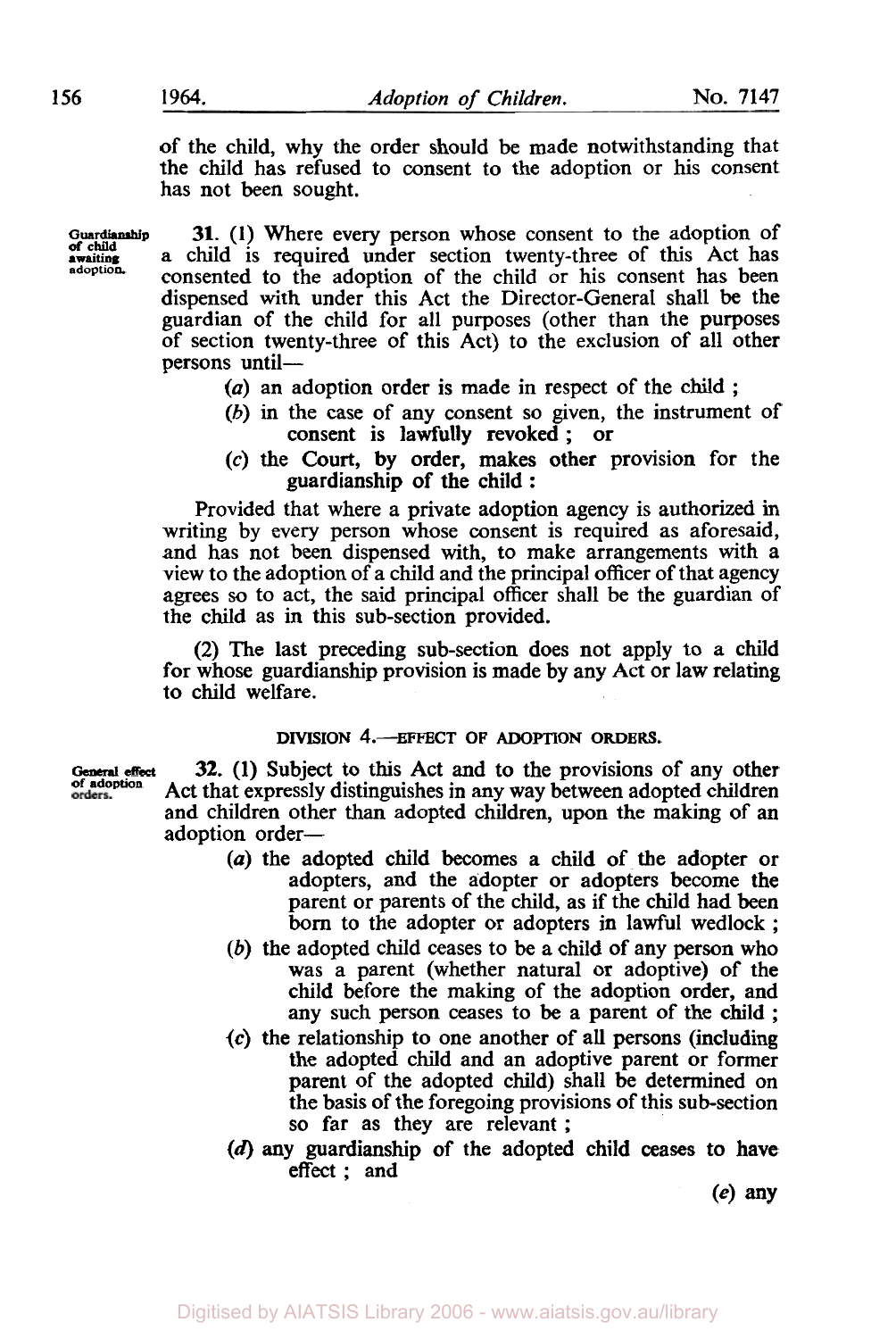- 
- (e) any previous adoption of the child (whether effected under the law of Victoria or otherwise) ceases to have effect.

(2) Notwithstanding the last preceding sub-section, for the purposes of any law relating to a sexual offence, being a law for the purposes of which the relationship between persons is relevant, an adoption order, or the discharge of an adoption order, does not cause the cessation of any relationship that would have existed if the adoption order, or the discharging order, as the case may be, had not been made, and any such relationship shall be deemed to exist in addition to any relationship that exists by virtue of the application of that sub-section in relation to that adoption order or by virtue of the discharge of that adoption order.

33. **(1)** The provisions of sub-section **(1)** of the last preceding **Effect of**  section have effect in relation to dispositions of property, whether by will or otherwise, and whether made before or after the dispositions  $\&c$ . commencement of this Act, except that-

- *(a)* those provisions do not affect a disposition of property by a person who, or by persons any of whom, died before the commencement of this Act ; and
- (b) those provisions do not affect a disposition of property that has taken effect in possession before the commencement of this Act.

(2) The provisions of sub-section **(1)** of the last preceding section do not apply in relation to an agreement or instrument (not being disposition of property) made or executed before the commencement of this Act.

 $(3)$  Where--

- *(a)* before the commencement of this Act, a person made, by an instrument other than a will, a disposition of property ;
- (b) the disposition had not taken effect in possession **before**  the commencement of this Act ; and
- *(c)* it did not appear from the instrument that it was the intention of that person to include adopted children as objects of the disposition-

that person may, notwithstanding that the instrument could not, apart from this sub-section, be revoked or varied, by a like instrument vary the first-mentioned instrument to exclude adopted children (whether adopted under this Act or otherwise) from participation in any right, benefit or privilege under the instrument.

**(4)** In relation to a disposition of property by a person **who,** or by persons any of whom, died before the commencement of this Act an adoption order made under this Act shall have effect as if this Act had not been passed.

*(5)* **Nothing**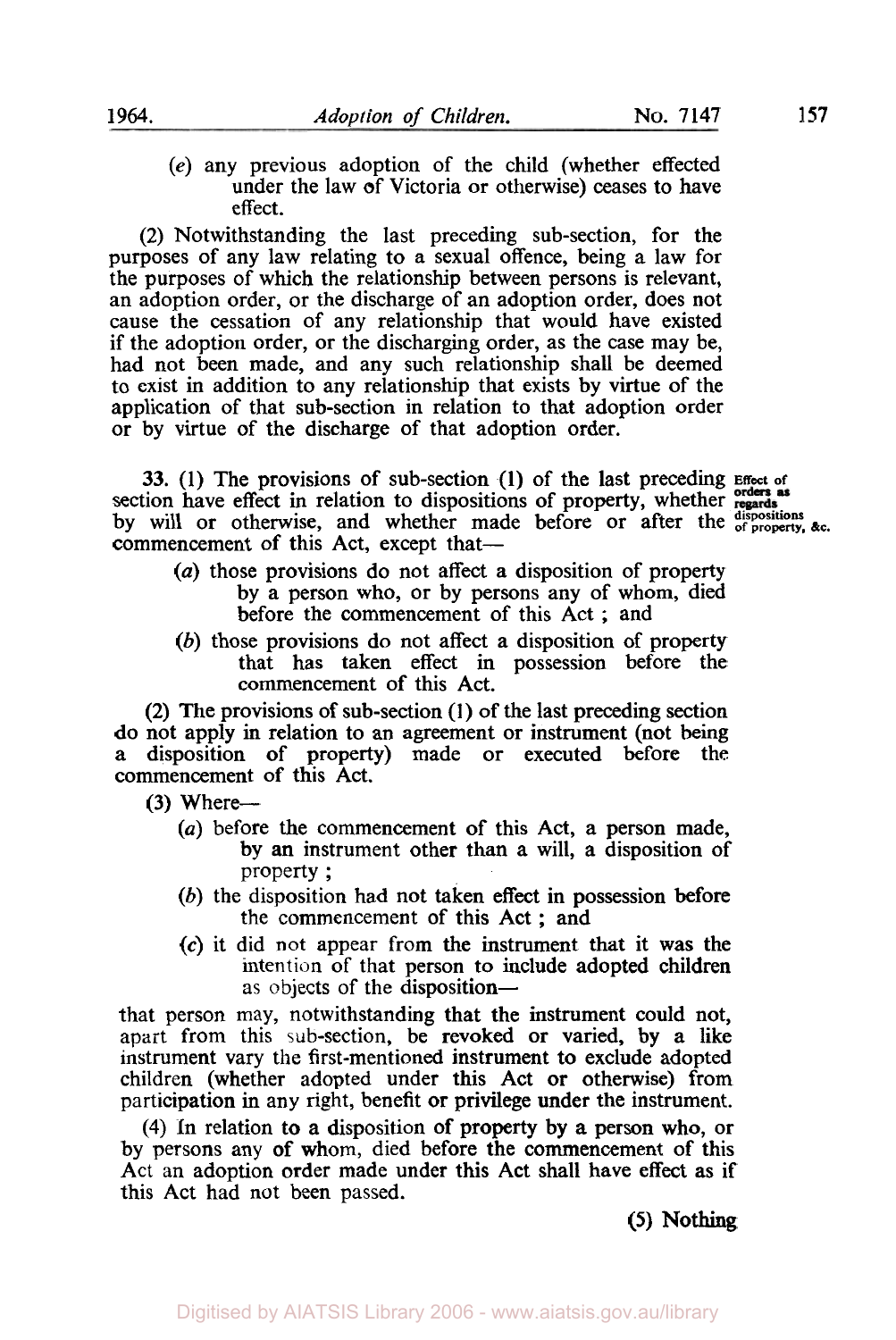*(5)* Nothing in the last preceding section or in this section affects the operation of any provision in a will or other instrument (whether made or coming into operation before or after the commencement of this Act) distinguishing between adopted children and children other than adopted children.

Names of adopted child.

**34. (1)** Upon the making of an adoption order, the adopted child shall have as his surname the surname of the adopters unless the Court otherwise orders and shall have as his forename or forenames such name or names as the Court, in the adoption order, approves on the application of the adopters.

(2) Nothing in this section prevents the changing of any name of an adopted child, after the making of the adoption order, in accordance with any other Act or law.

**Effect of order on** 

**35.** (1) Subject to this section, upon the making of an adoption **domicile.** order, the adopted child acquires the domicile of the adoptive parent or parents at the date of the adoption order and the child's domicile thereafter shall be determined as if the child had been born in lawful wedlock to that parent or those parents.

(2) The domicile acquired, upon the making of the order, by the child under the last preceding sub-section shall be deemed to be also the child's domicile of origin.

**personal unless notice given.** 

Making of interim orders

Adoption order **36.** (1) Notwithstanding any other provision of this Act, trustees distribution of or personal representatives may, subject to this section, convey, distribution of or personal representatives may, subject to this section, convey, **trustees or** transfer or distribute real or personal property to or among the persons appearing to be entitled to the property without having ascertained whether or not an adoption has been effected by virtue of which a person is or is not entitled to an interest in the property.

> (2) A trustee or personal representative conveying, transferring or distributing real or personal property in the manner referred **to**  in the last' preceding sub-section shall not be liable to a person claiming directly or indirectly by virtue of an adoption unless the trustee or personal representative has notice of the claim before the time of the conveyance, transfer or distribution.

> (3) Nothing in this section prejudices the right of a **person** to follow property into the hands of a person, other than a purchaser for value, who has received it.

### **DIVISION 5.- INTERIM ORDERS.**

37. **(1) Upon** an application to the **Court** for **an** order for the adoption of a child, the Court may postpone the determination of the application and make an interim order for the custody of the child in favour of the applicants.

(2) *An*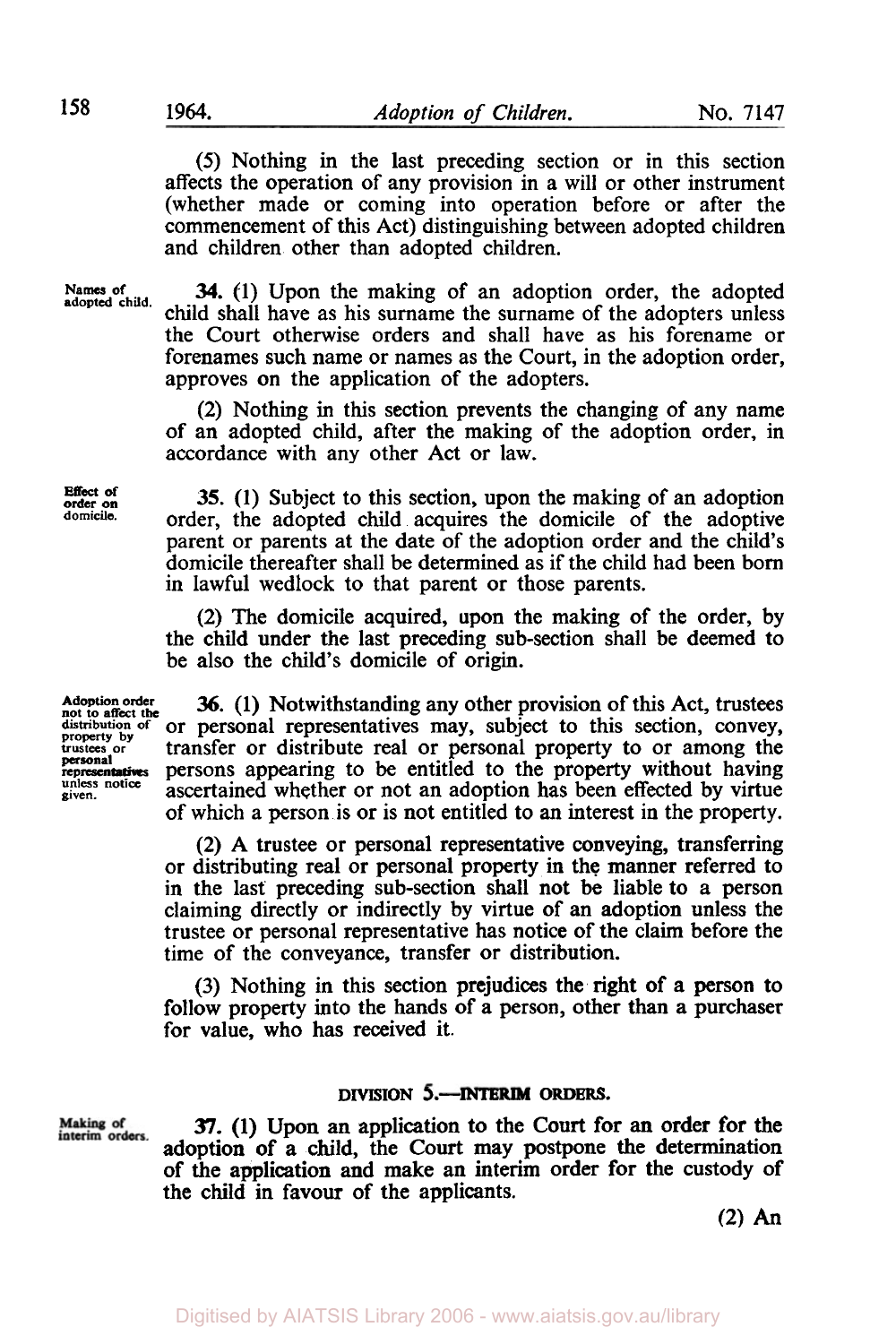(2) An interim order may be subject to such terms and conditions relating to the maintenance, education and welfare of the child as the Court thinks fit.

(3) The Court shall not make an interim order in respect of a child in favour of any persons unless the Court could lawfully make an order for the adoption of that child by those persons.

(4) While an interim order remains in force in respect of a child, the persons in whose favour the order is made are entitled to the care and custody of the child.

**38.** (1) Subject to this Division, an interim order remains in Duration of the form orders. force for such period, not exceeding one year, as the Court specifies in the order and for such further periods, if any, as the Court may from time to time order.

(2) An interim order shall not be in force for periods exceeding in the aggregate two years.

39. **(1)** The Court may, at any time, make an order discharging *Discharge* **of interim orders.**  an interim order made under this Division or an interim order made under any corresponding previous enactment, and may make such order for the care and control of the child as it thinks fit.

(2) *An* interim order shall cease to have effect upon the making of an order for the adoption of that child, whether made in Victoria or in another State or in a Territory of the Commonwealth.

## PART **III.**-RECOGNITION OF ADOPTIONS.

**40.** In **this** Part, " country " includes a part of a country. **Definition.** 

**41.** For the purposes of the laws of Victoria, the adoption of **Recognition** of a person (whether before or after the commencement of this Act) **adoptions.**  in another State, or in a Territory of the Commonwealth, in accordance with the law of that State or Territory has, *so* long as it has not been rescinded under the law in force in that State or Territory, the same effect as an adoption order made in Victoria, and has no other effect.

**42.** (1) For the purposes of the laws of Victoria, the adoption **Recognition of**  of a person (whether before or after the commencement of this *Recognitions*. Act) in a country outside the Commonwealth and the Territories of the Commonwealth, being an adoption to which this section applies, has, so long as it has not been rescinded under the law of that country, the same effect as **an** adoption order under this Act.

**(2) This**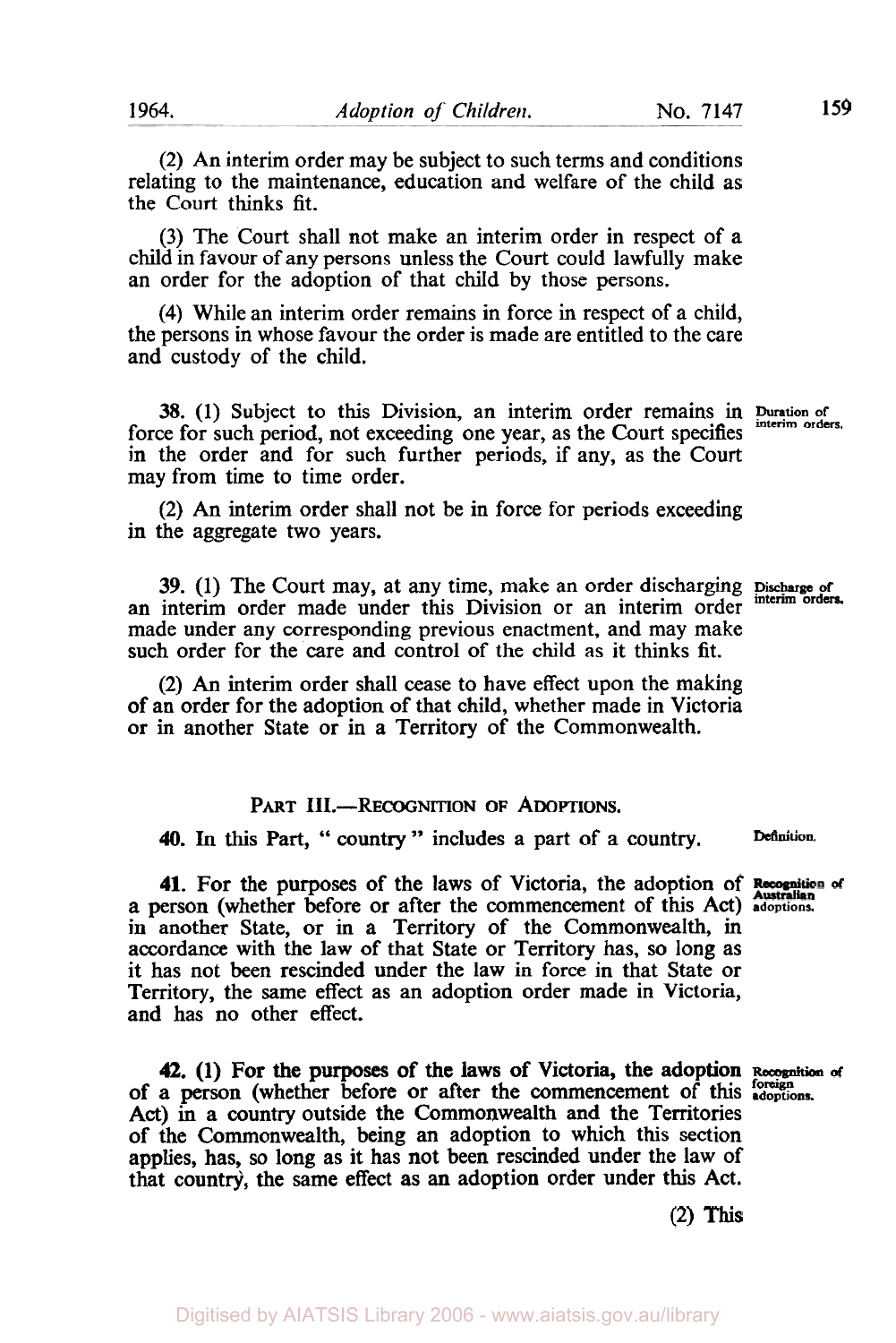**(2)** This section applies to an adoption in a country if-

- *(a)* the adoption was effective according to the law of that country ;
- *(b)* at the time at which the legal steps that resulted in the adoption were commenced the adopter, or each of the adopters, was resident or domiciled in that country ;
- **(c)** in consequence of the adoption, the adopter or adopters had, or would (if the adopted person had been a young child) have had, immediately following the adoption. according to the law of that country, a right superior to that of any natural parent of the adopted person in respect of the custody of the adopted person ; and
- *(d)* under the law of that country the adopter or adopters were, by the adoption, placed generally in relation to the adopted person in the position of a parent or parents.

**(3)** Notwithstanding the foregoing provisions of this section, a Court (including a Court dealing with an application under the next succeeding section) may refuse to recognize an adoption as being an adoption **to** which **this** section applies if it appears to the Court that the procedure followed, or the law applied, in connexion with the adoption involved a denial of natural justice or did not comply with the requirements of substantial justice.

**(4)** Where, in any proceedings before a Court (including proceedings under the next succeeding section), the question arises whether an adoption is one to which this section applies, it shall be presumed, unless the contrary appears from the evidence, that the adoption complies with the requirements of sub-section (2) of this section and has not been rescinded.

*(5)* Except as provided in this section, the adoption of a person (whether before or after the commencement of this Act) in a country outside the Commonwealth and the Territories of the Commonwealth does not have effect for the purposes of the laws of Victoria.

*(6)* Nothing in this section affects any right that was acquired by, or became vested in, a person before the commencement of this Act.

**Declarations 43.** (1) A person specified in the next succeeding sub-section of validity of may apply to the Supreme Court for an order declaring that an may apply to the Supreme Court for an order declaring that an **adoptions.** adoption of a person was effected (whether before or after the commencement of this Act) under the law of **a** country outside the Commonwealth and the Territories of the Commonwealth, and that the adoption **is** one to which the last preceding section applies, and the Court may hear and determine the application and, if it thinks fit, make an order accordingly.

**(2) The**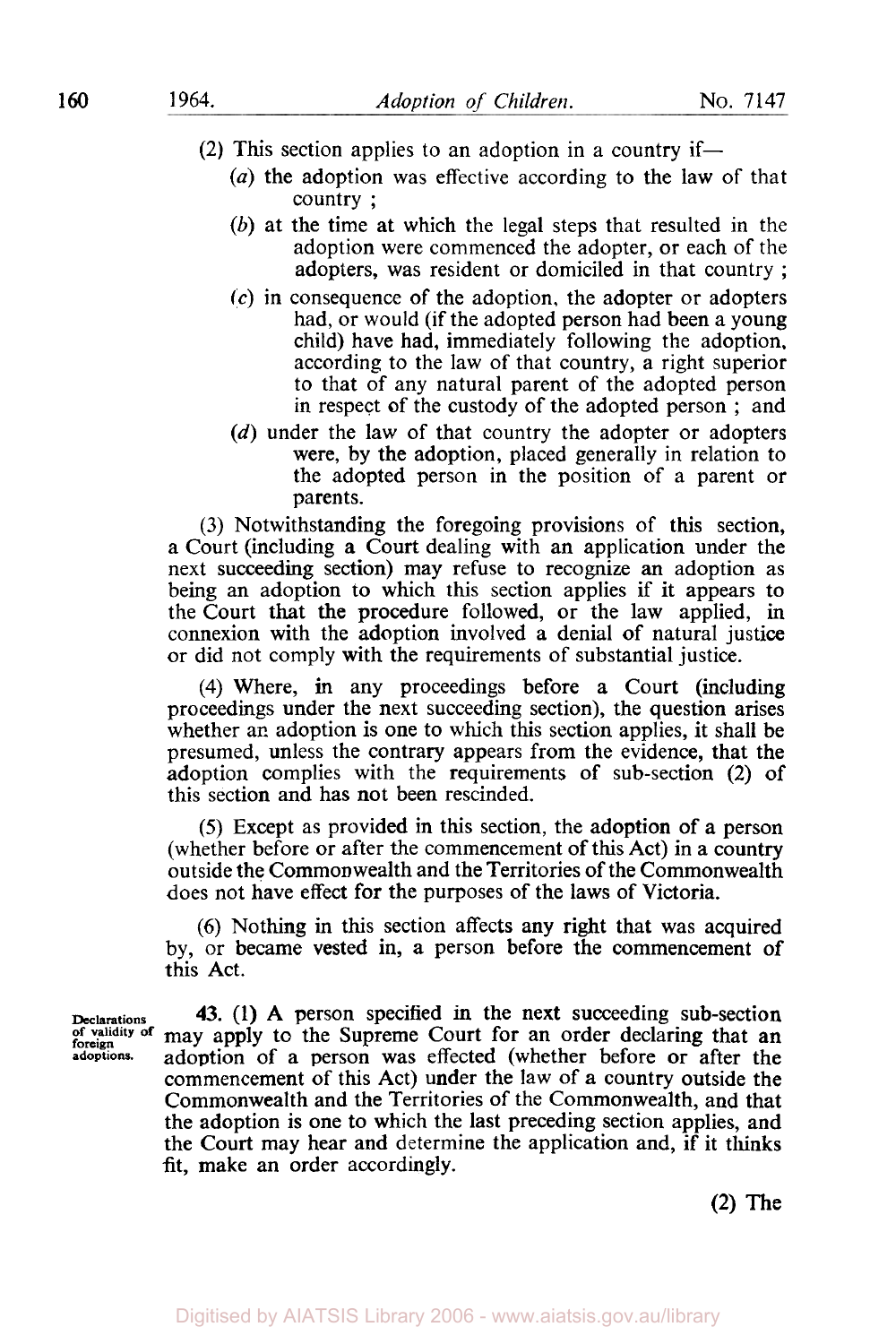(2) The persons who may make an application under the last preceding sub-section in relation to an adoption are the adopted child, the adoptive parent or either or both of the adoptive parents, or a person tracing a relationship, by virtue of the adoption, through or to the adopted child.

(3) Where an application is made to a Court under this section, the Court may-

- *(a)* direct that notice of the application be given to such persons (who may include the Attorney-General) as the Court thinks fit:
- (b) direct that a person be made a party to the application ; or
- *(c)* permit a person having an interest in the matter to intervene in, and become a party to, the proceedings.

**(4)** Where the Court makes an order upon the application, it may include in the order such particulars in relation to the adoption, the adopted child and the adoptive parent or parents as the Court finds to be established.

*(5)* For the purposes of the laws of Victoria, an order under this section binds the Crown in right of the State of Victoria, whether or not notice was given to the Attorney-General, but, except as provided in the next succeeding sub-section, does not affect-

(a) the rights of another person unless that person was-

- (i) a party to the proceedings for the order or a person claiming through such a party ; or
- (ii) a person to whom notice of the application for the order was given or a person claiming through such a person ; or
- (b) an earlier judgment, order or decree of a court of competent jurisdiction.

(6) In proceedings in a court in which an order has been made under this section, being proceedings relating to the rights of a person other than a person referred to in sub-paragraph (i) or (ii) of paragraph (a) of the last preceding sub-section, the production of a copy of the order, certified by the Prothonotary to be a true copy, shall be evidence that an adoption was effected in accordance with the particulars contained in the order and that the adoption is one to which the last preceding section of this Act applies.

#### PART **IV.-OFFENCES.**

**44.** This Part does not apply in respect of acts occurring outside Territorial toria, but, unless otherwise expressly provided, does apply in application of Victoria, but, unless otherwise expressly provided, does apply in respect of acts done in Victoria in relation to adoption of children in, or children adopted in any other State or a Territory of the Commonwealth or a country outside the Commonwealth and the Territories of the Commonwealth.

**9001/64.-7** 

**45.** Any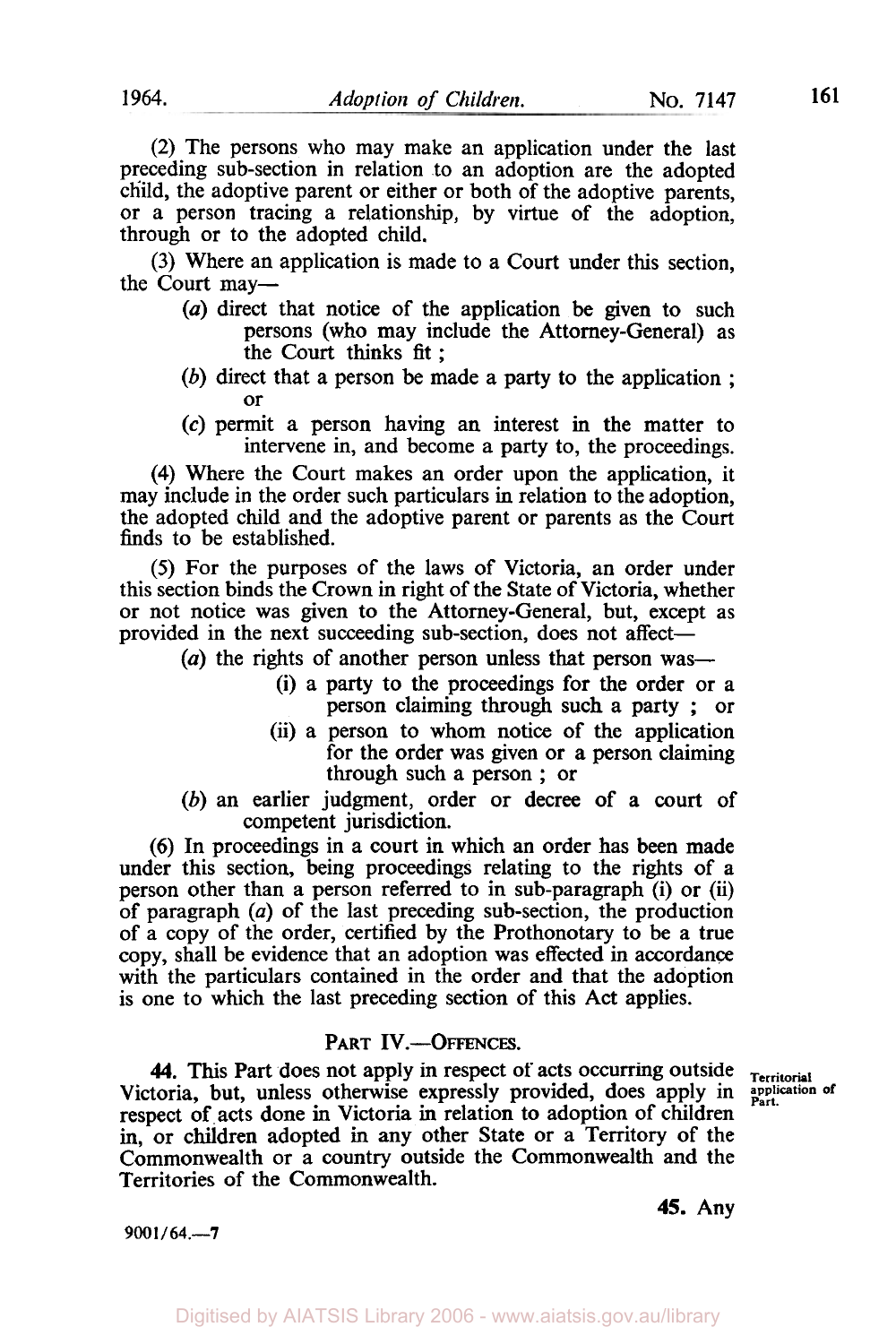**Taking away, chlid by**  *&c.,* **adopted parent. natural** 

**45.** Any person who was the father or mother or a guardian of a child but has, by reason of an adoption of the child, ceased to be the father or mother or a guardian of the child who takes, leads, entices, or decoys the child away or detains the child, with intent to deprive the adopters of the child shall be guilty of an offence against this Part.

**Harbouring** *46.* Any person who receives or harbours a child on behalf of a **from adopters. person** who, to his knowledge has taken, led, enticed, or decoyed **child taken**  the child away, or is detaining the child, in contravention of the last preceding section, shall be guilty of an offence against this Part.

**consideration &C.** 

**Payments in 47. (1) Subject to this section, any person who (whether before of adoptions,** or after the birth of the child concerned) makes, gives or receives. or agrees to make, give or receive, a payment or reward for or in consideration of-

- (a) the adoption or proposed adoption of a child ;
- (b) the giving of consent, or the signing of an instrument of consent, to the adoption of the child ;
- *(c)* the transfer of the possession or custody of a child with a view to the adoption of the child ; or
- (d) the making of arrangements with a view to the adoption of a child $-$

shall be guilty of an offence against this Part.

(2) The last preceding sub-section does not apply to or in relation to any of the following payments or rewards in connexion with an adoption or proposed adoption under this  $Act :=$ 

- (*a*) a payment of legal expenses ;
- *(b)* a payment made by the adopters, with the approval in writing of the Director-General or with the approval of the Court, in respect of the hospital and medical expenses reasonably incurred in connexion with the birth of the child or the ante-natal or post-natal care and treatment of the mother of the child or of the child ;
- *(c)* any other payment or reward authorized by the Director-General or by the Court.

(3) Sub-section (1) of this section does not apply to or in relation to a payment or reward in connexion with an adoption or proposed adoption under the law of another State or of a Territory of the Commonwealth if the making of the payment or the giving of the reward or any agreement so to do would have been lawful if it had taken place in that State or that Territory.

48. (1) Subject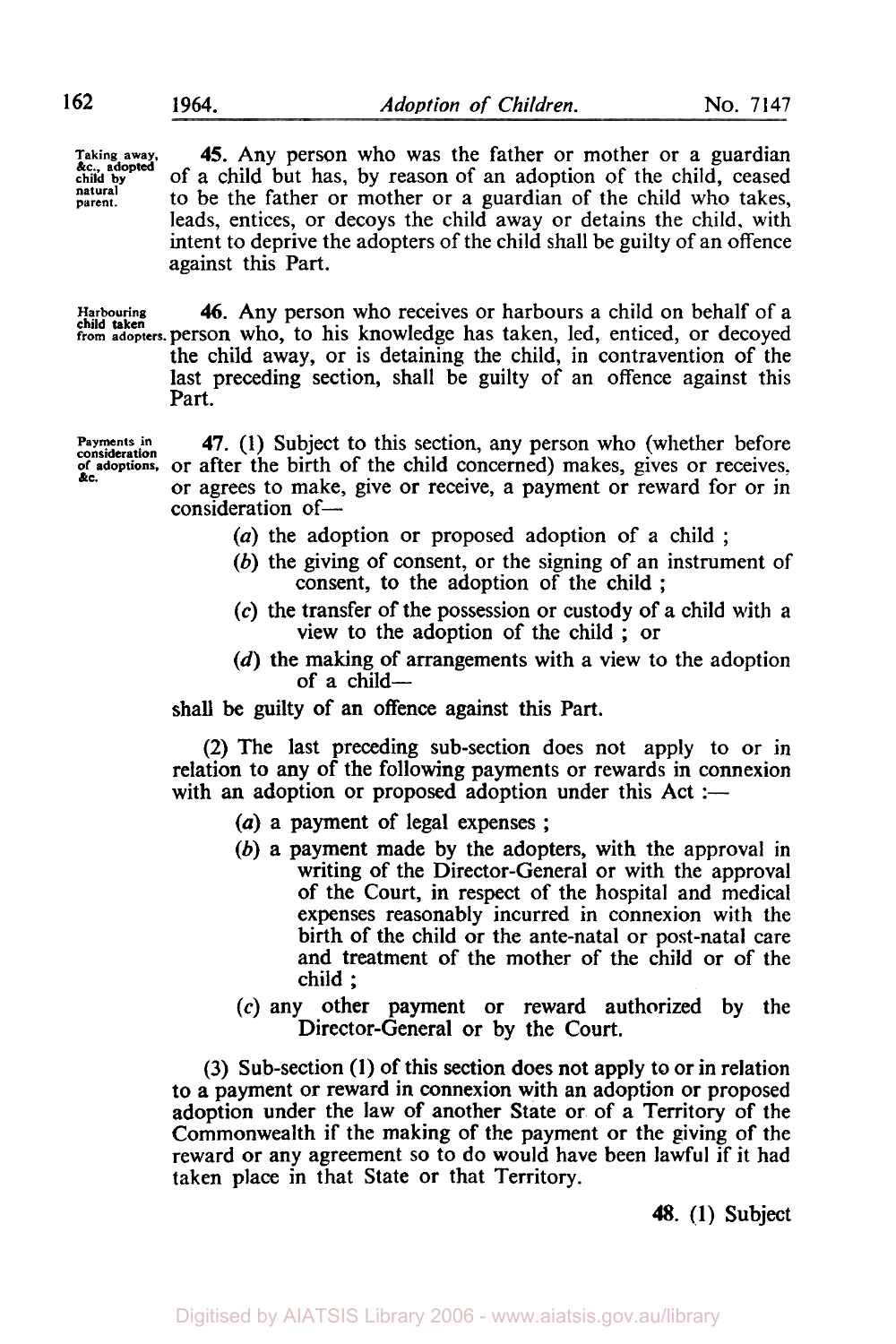48. (1) Subject to this section, any person who publishes, **Restrictions on**  or causes to be published, in a newspaper or periodical, or by **advertising**means of broadcasting, television, or public exhibition, any advertisement, news item, or other matter indicating (whether or not in relation to a particular child, born or unborn) that-

- *(a)* a parent or guardian of a child wishes to have the child adopted ;
- *(b)* **a** person wishes to adopt a child ; or
- *(c)* a person is willing to make arrangements with a view to the adoption of a child-

shall be guilty of an offence against this Part.

(2) The last preceding sub-section shall not apply in relation to an advertisement or other matter that has been approved by the Director-General.

**49.** (1) Subject to this section, any person who publishes, or **Restriction** on ises to be published, in a newspaper or periodical, or by means **publication** of causes to be published, in a newspaper or periodical, or by means of broadcasting or television, in relation to an application under parties. this Act or under a law of a State or Territory of the Commonwealth for the adoption of a child or the proceedings on such an application, the name of an applicant, the child, or the father or mother or a guardian of the child, or any matter reasonably likely to enable any of those persons to be identified shall be guilty of an offence against this Part.

(2) This section does not apply to the publication of any matter with the authority of the Court to which the application was made.

**50.** (1) Any person who, without being authorized in writing **Penalty for** the purpose by the Director-General or the principal officer **making** for the purpose by the Director-General or the principal officer of a private adoption agency (as the case requires), transfers or **arrangements**  causes to be transferred the possession, custody or control of a child to some other person or persons with a view to the adoption of the child by such person or persons shall **be** liable to a penalty of not more than One hundred pounds or to imprisonment for a term of not more than three months.

(2) The provisions of the last preceding sub-section shall not apply to any arrangements made by or on behalf of **a** parent, guardian or relative of a child for the adoption of the child by **a** relative of the child.

**51.** Any **person** who, whether orally or in writing, wilfully makes a false statement for the purposes of or in connexion with a proposed adoption or any other matter under this **Act** shall be guilty of an offence against this Part.

**52.** Any person who personates or falsely represents himself **Personation to** be a person whose consent to the adoption of a child is required by this Act or by the' law of another State or of a Territory of the Commonwealth shall be guilty of **an** offence against this Part.

False statements.

**53. Any** 

Digitised by AIATSIS Library 2006 - www.aiatsis.gov.au/library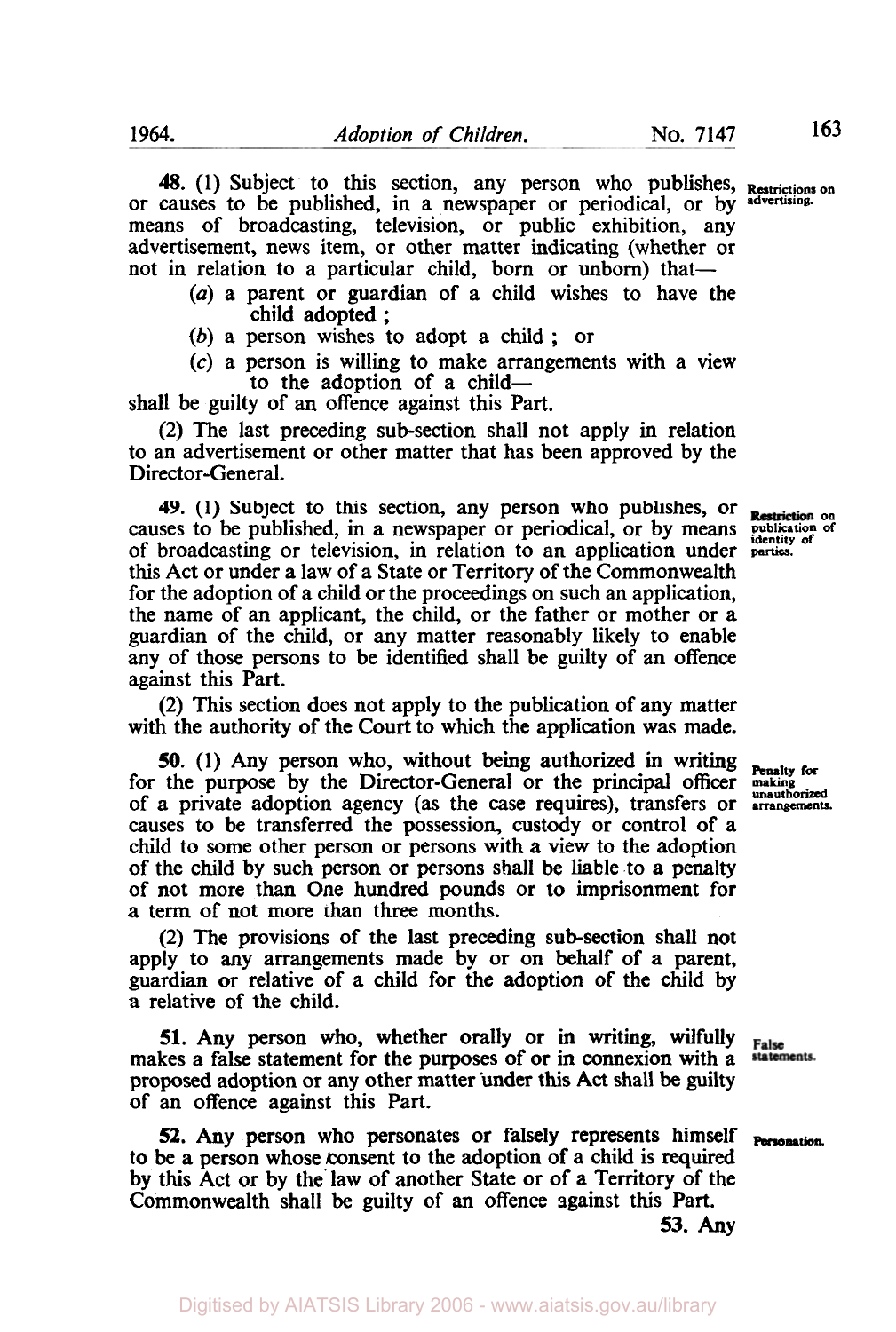**Presenting forged consent 53.** Any person who presents, or causes to be presented, to the Court in connexion with an application for an order for the adoption of a child under this Act a document purporting to be an instrument of consent to the adoption signed by a person whose consent to the adoption is required by this Act knowing that the signature is or was forged or obtained by fraud or duress shall be guilty of an offence against this Part.

**Improperly witnessing consent to adoption.** 

*54.* Any person who subscribes his name as a witness to the signature of a person to an instrument of consent to the adoption of a child (whether under this Act or under the law of another State or of a Territory of the Commonwealth)-

- *(a)* without being satisfied that the person signing the instrument is a parent or guardian of the child ; and
- *(b)* without taking such steps as are prescribed to satisfy himself that the person signing the instrument understands the effect of the consent-

**Penalty.** 

**Authority to prosecute.** 

**Registration of orders under this Act.** 

*56.* Proceedings for an offence against this Act or against the regulations shall not be commenced except by the Attorney-General or with the written consent of the Attorney-General.

# PART **V.-MISCELLANEOUS.**

*57.* The prescribed officer of the Court shall cause a memorandum, in accordance with the prescribed form, of every adoption order made by the Court under this Act, and a copy of every order for the discharge of such an adoption order, to be sent to the Government Statist, who shall-

- *(a)* register it, as prescribed, in a Register of Adoptions to be kept by him; and
- *(b)* if it relates to a child whose birth is registered in the Register of Births kept by him, make such alterations to, or entries in, that register as are prescribed.

**Sending of memoranda of orders to States and other Territories.** 

**58.** Where the Court makes an order for the adoption of a child, or **an** order discharging such an order, and the Prothonotary or the Registrar of the County Court (as the case requires) has reason to believe that the birth of the child **is** registered in another

State

shall be guilty of an offence against this Part. *55.* Any person guilty of an offence against this Part for which no penalty is expressly provided shall be liable to a penalty of not more than Two hundred pounds or to imprisonment for a term of not more than six months.

**&C.**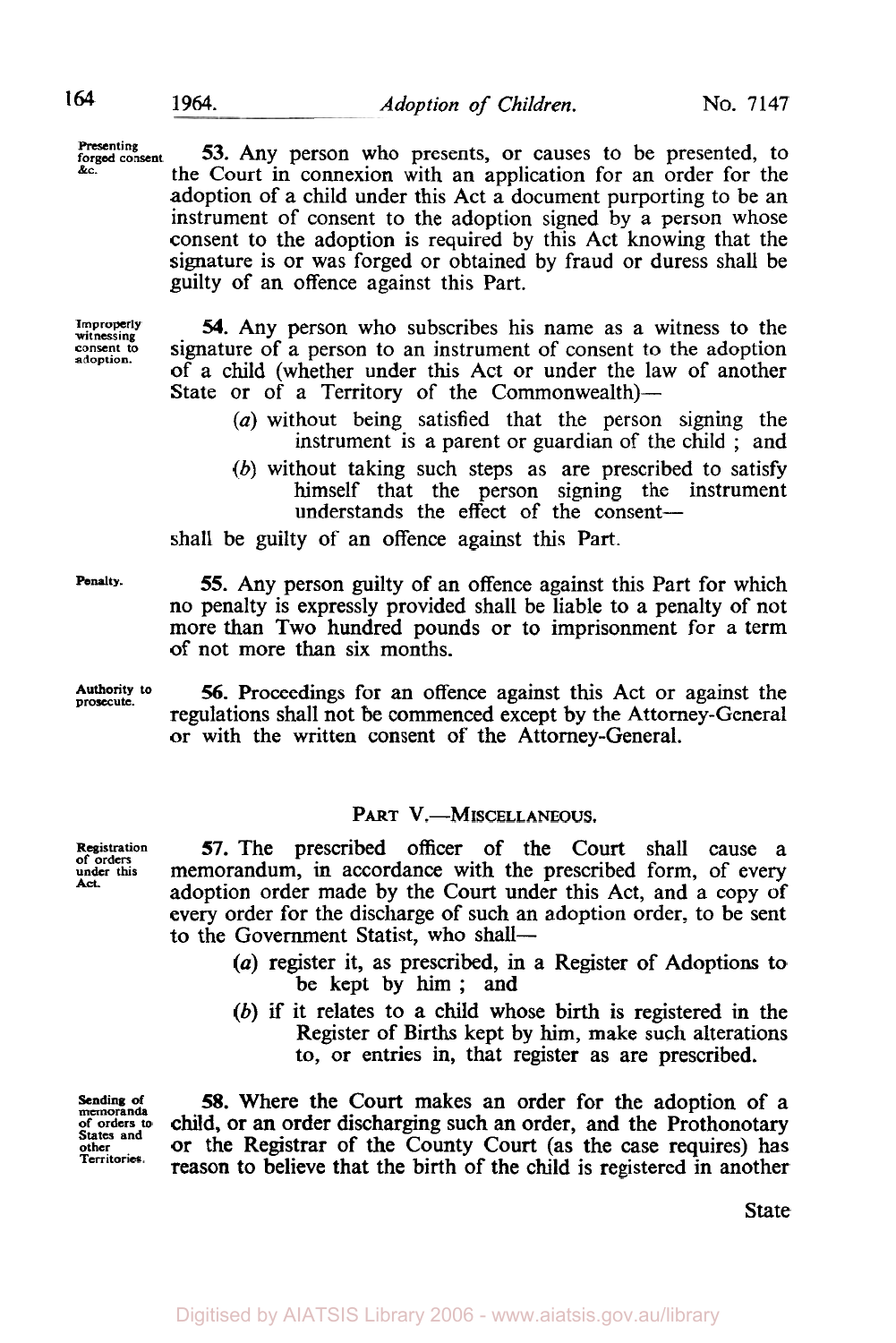State or in a Territory of the Commonwealth he shall, as soon as practicable, cause a memorandum, in accordance with the prescribed form, of the adoption order, or a copy of the discharging order, as the case may be, certified in writing by him to be a true memorandum or copy, to be sent to such officer of that State or Territory having functions in relation to the registration of births as is prescribed.

*59.* Where the Government Statist receives, in relation to a child whose birth is registered in Victoria, a memorandum or copy received from of an adoption order made (whether by a Court or not) under the **other States.**  law in force in another State or in a Territory of the Commonwealth, or of an order discharging such an order, certified in writing to be a true memorandum or copy by a person authorized so to certify under the law of that State or Territory, he shall-

- *(a)* register it, as prescribed, in the Register of Adoption Orders kept by him ; and
- *(b)* make such alterations to, or entries in, the Register of Births kept by him as are prescribed.

**60.** (1) An application under this Act shall not be heard in **Hearings** to open court and persons who are not parties to the proceedings be *in camera*. or their counsel, solicitors or representatives shall, except as otherwise directed by the Court, be excluded during the hearing of such an application.

(2) The Court may, at the hearing of an application under this Act-

- *(a)* order a child to leave the room or other place in which the Court is hearing the application at any time during the hearing if it is of opinion that such a direction should be given in the interests of the child ; and
- *(b)* order any person to leave that room or other place during the examination of a witness.

**61.** Unless the Court otherwise orders **a** report **to** the Court *ot*  under section twelve of this Act, or any part of such a report, reports not shall not be made available to any person, including a party to the proceedings.

proceedings under this Act shall not be **open** to inspection. **62.** Except as provided by the regulations, **the** records of any **Restriction on** 

63. The Director-General, or a person appointed for the purpose  $_{\text{Director}}$ by the Director-General may appear at the hearing of the proceedings **at a bearings**. on any application for an adoption order, and may address the Court, and call, examine and cross-examine witnesses.

**64. In** 

records.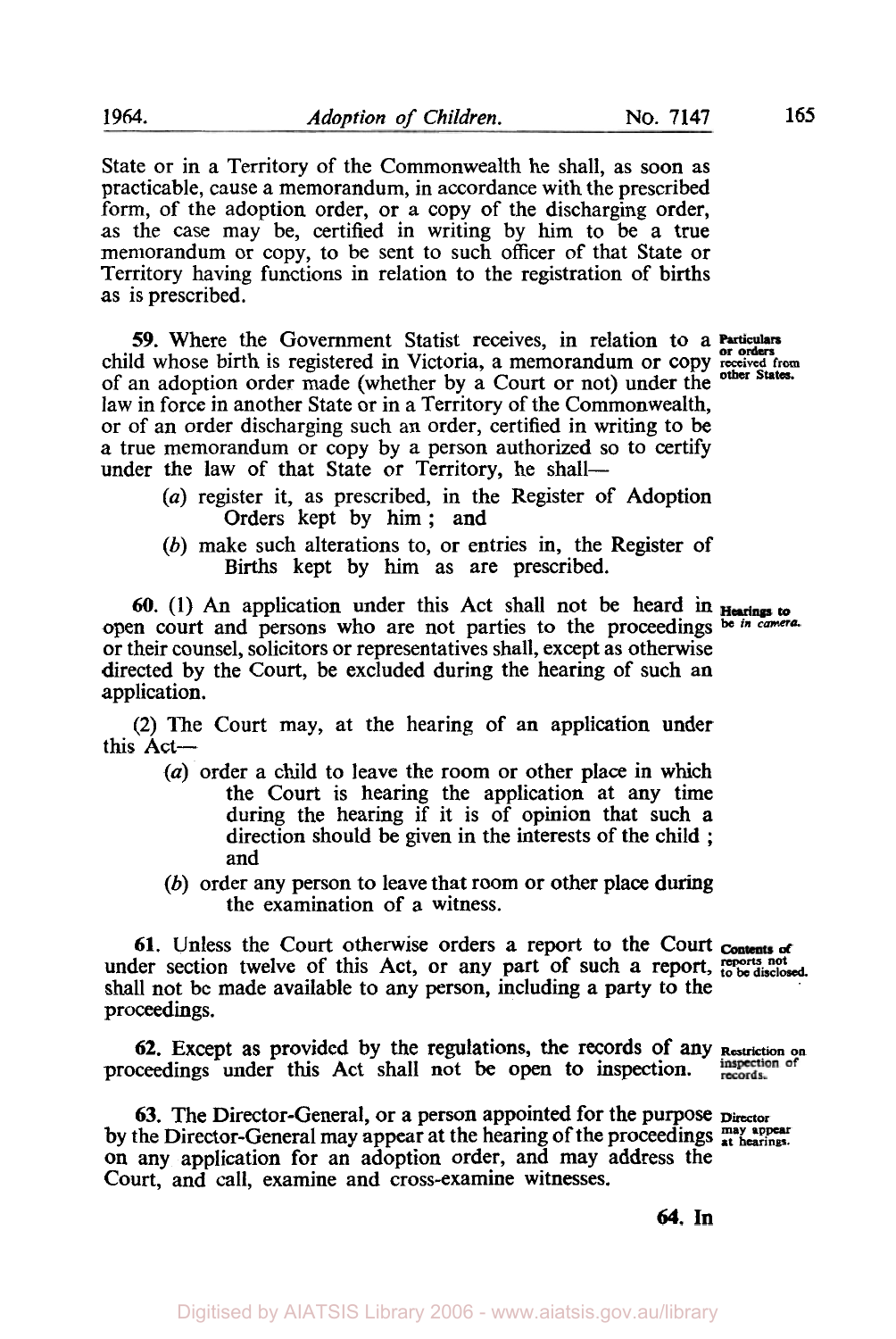**Costs.** *64.* In proceedings under this Act, the Court may, subject to the regulations, make such orders as to costs and security for costs, whether by way of interlocutory order or otherwise, as the Court thinks just.

**Judicial notice of signatures. 65.** In proceedings under this Act, judicial notice shall be taken of the signature of a person who holds or has held, or is acting or has acted in, the office of the Director-General, or the corresponding office in another State or in a Territory of the Commonwealth or of any delegate of such a person, appearing on a document and of the fact that, at the time the document was signed by him, he held, or was acting in, that office.

**Certified copies** 66. In any proceedings in any Court or before a justice or *&c.* **of adoption orders** *to* **be** justices**evidence.** 

- *(a)* a certified copy of an adoption order made by any Court (whether in Victoria or elsewhere) or a certified extract giving particulars of any such order and purporting to be signed by the proper officer of the Court which made the order ; or
- (b) a certified copy of an entry **in** any public official record of the adoption of children (whether kept in Victoria or elsewhere) or a certificate or extract giving particulars of any such entry and purporting to be signed by the person having the custody of such record-

shall be *prima facie* evidence of the making of the order and of the facts stated therein.

**Regulations. 67.** The Governor in Council may make regulations prescribing all matters which by this Act are required or permitted to be prescribed, or which are necessary or convenient to be prescribed for carrying out or giving effect to this Act and, in particular, making provision for or in relation to-

- *(a)* matters of practice or procedure in or in connexion with consents to be used for the purposes of this Act ;
- (b) the forms to be used for the purposes of this **Act** ;
- *(c)* requirements to be observed and facilities to be provided in relation to the making of arrangements with a view to the adoption of children ;
- **(d)** the qualifications and experience of persons engaged in making arrangements with a view to the adoption of children and standards and procedures to **be**  observed in providing any service to the public in relation thereto ;

**(e)** notifying